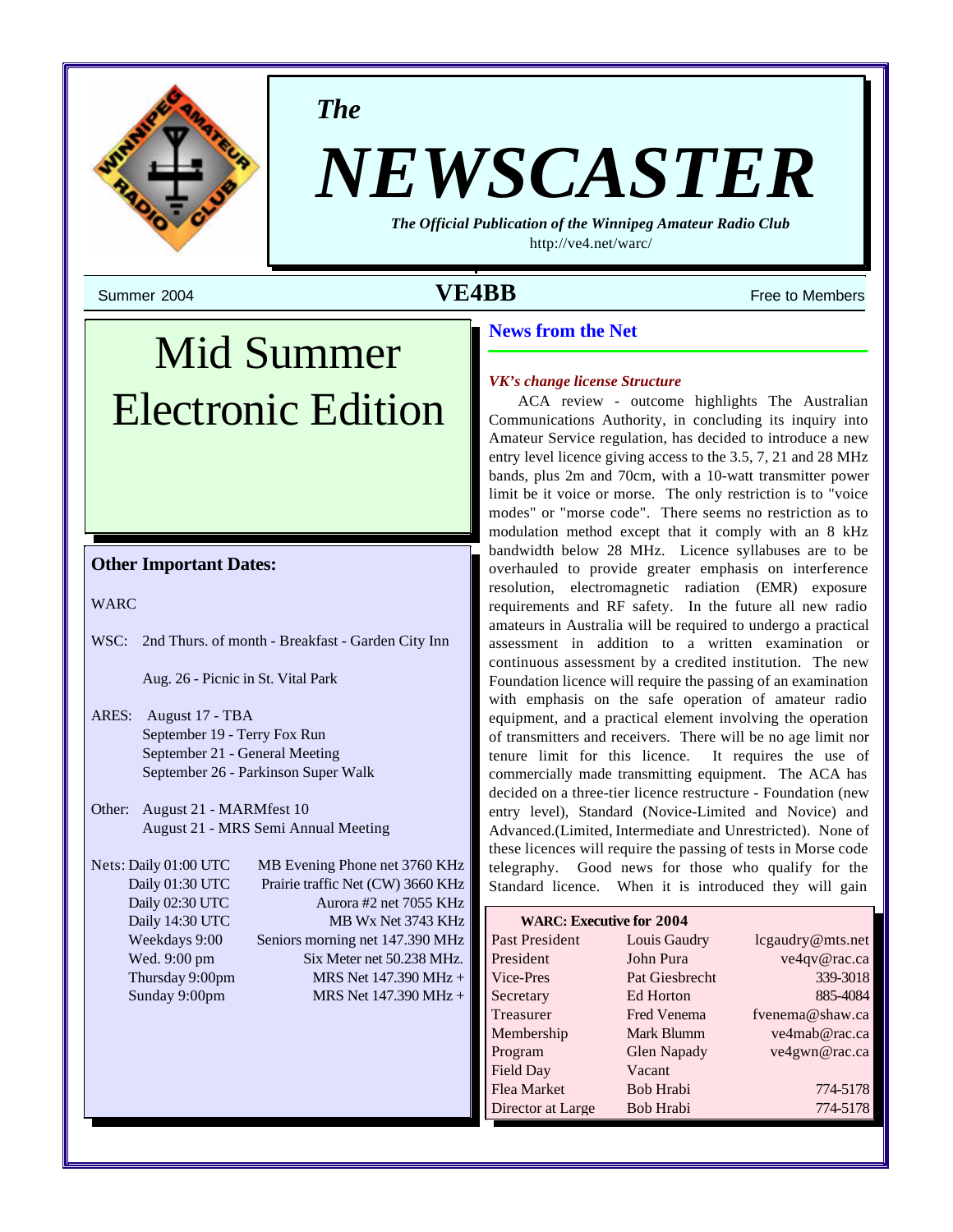access to the 20m, 6m and microwave bands in addition to their current Novice and Novice-limited privileges. A 100W PEP limit will apply. The Advance licensees will gain access to 2-letter suffix callsigns if available. On the controversial issue of the proposed "no interference" policy for amateur stations, our greatest "win" is the removal of the 'no interference' proposal which had been initially proposed by the ACA who now have decided to strengthen the existing interference management arrangements. It proposes that the responsibilities of those affected by interference and the ACA's method of dealing with interference be published as an Advisory Guideline under the Radiocommunications Act. Although they now are NOT placing the onus on the amateur re interference issues note that the devil will be in the detail of the method of implementing the decisions. The ACA will leave current callsign arrangements, to enable ready recognition of licence type and geographic location. It will introduce four-letter callsign suffixes in 2005. Some rearrangement of callsign blocks will be required when the new licensing options are introduced. In early 2005 overseas radio amateurs visiting Australia who hold a licence recognized by the European Conference of Postal and Telecommunications Administrations (CEPT) are expected to be able to operate in Australia without the need to take out a temporary VK licence. *-- WIA -Qnews*

#### *New Zealand Radiocommunications Regulations 2001 will be gazetted 17 June 2004*

Removal of Amateur Service Morse Requirement in the HF Bands! The NZ Ministry has removed the morse operating competency from the New Zealand syllabus with effect from 17 June 2004. Existing Limited Amateur Operator licensees are deemed to be General Amateur Operator licensees, however there will be no requirement for licensees to change their callsign. The Ministry is also considering related matters such as reciprocal licensing arrangements. (zl3tic@mycom.co.nz) -*-- WIA -Qnews*

#### *Territorial Dispute Flares Up Japan/Korea*

A centuries-old territorial dispute between Japan and South Korea is again escalating with the South Koreans placing a group of amateur radio operators on the rocky islets known in Korean as the Lonely Islands. To the Japanese they are the Bamboo Islands. The radio station, licensed by South Korea, was seen as a provocation by the Japanese. Some amateur radio operators in JA are said to have interfered with the South Korean stations transmissions. Many ham operators around the world were surprised to hear the dispute because our service hobby stresses friendly international communications. (packet bulletin) .-*-- WIA -Qnews*

#### *MORE COUNTRIES DROP CW*

More restructuring has taken place in Europe. The GB2RS News Service reports that Finland has now officially dropped the Morse code requirement for that nations hams to have access to the High Frequency bands. GB2RS says that Finland actually deleted the Morse requirement on the 1st of November of 2003. Now, with the latest rules revisions there are now there are only two classes of amateur license in that European nation. Also from GB2RS word that former French Class 2 licensees with F1 and F4 callsign prefixes are now being heard on the High Frequency bands. According to the French national amateur radio society, this change was implemented on May 16th. But CW is far from dying or dead on the other side of the Atlantic. In fact the fourth European High Speed Telegraphy Championships take place the 15th through the 19th of September in Montenegro and Serbia. (GB2RS) *--Amateur Radio Newsline*

#### *G3VZV TV Repeater on ISS Presentation at AMSAT-UK*

On Saturday the 31st of July Graham Shirville, G3VZV, will give a presentation to the AMSAT-UK [ www.uk.amsat.org ] Space Symposium on the plans to put an Amateur Television repeater on the International Space Station. It will have a conventional FM ATV input on the 1.2 GHz band and a Digital ATV output on 2.4 GHz. It is also proposed to install a camera on the outside of the station to give pictures of the earth. *--RSGB*

#### *Amateur Radio Newsletter hit by computer failure.*

Jim Taylor VA3KU, who distributes a weekly e-mail newsletter called the Canadian Amateur Radio Bulletin, has had some bad luck. On Monday evening May 31st, both his computers crashed due to a lightning strike. As of June 3rd, he reports that one computer is back up and running.

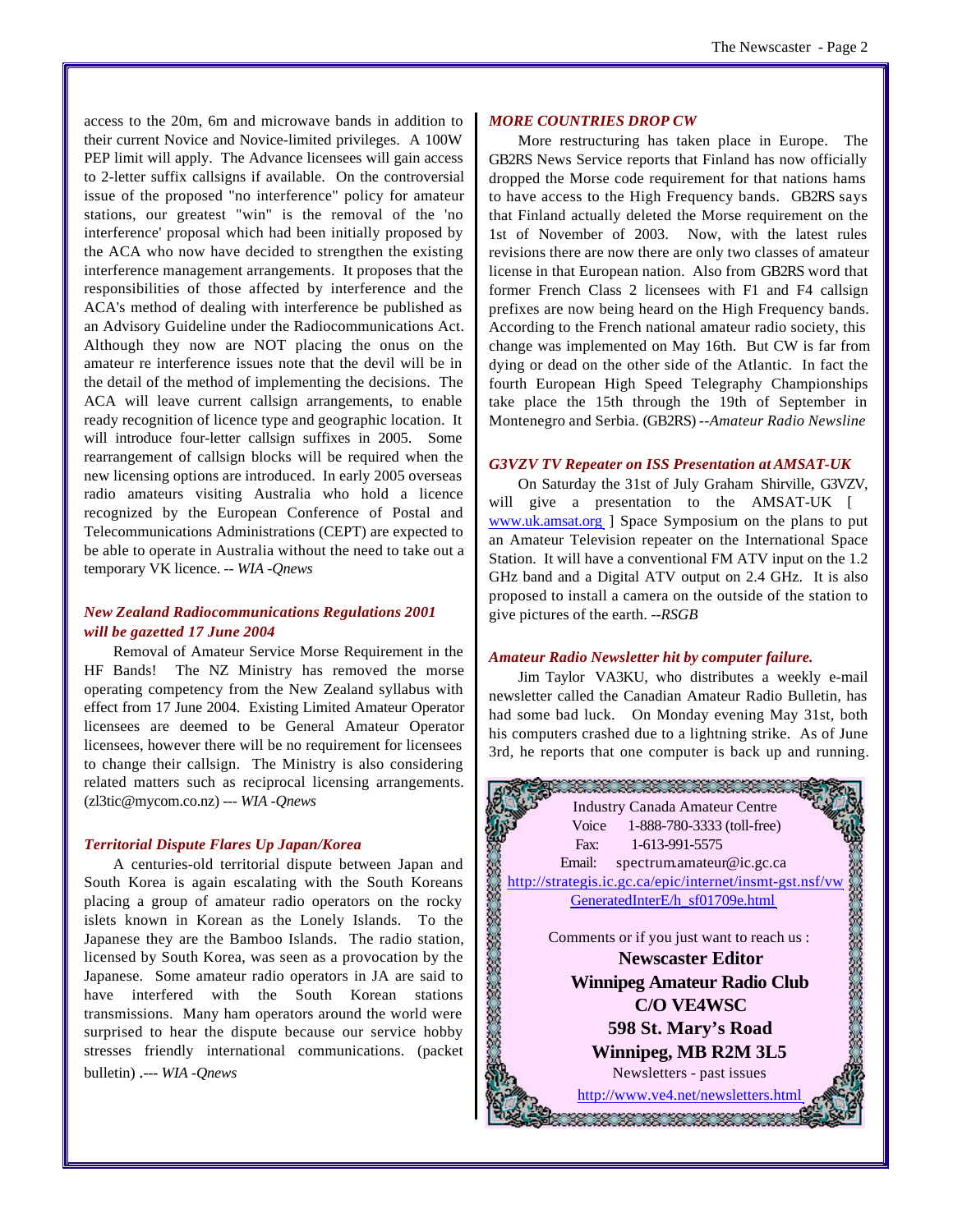However, he has lost the '' database of e-mail subscribers... over 1500 at last count. If you subscribe to Jim's newsletter, and wish to continue to receive it, he asks that you send e-mail to webmaster@hfradio.net with the word subscribe in the subject line. *-- RAC News* 

#### *Call Signs Start with V - Why*

Ever wondered why our call signs start with the letter V? Of course, radio call signs are allocated on an international basis - Australia was originally allocated the block of VHA-VKZ at the London Radio Conference of 1912. Many of the UK's former colonies (such as Canada, Australia, South Africa and British India) were allocated callsigns from the V series at the 1912 conference. The reason? Queen Victoria had recently died - the block was allocated in her memory.... (Glenn VK4DU) -*-- WIA -Qnews*

#### *South Africa Proposed New Radio Regulations*

Under the proposed new Radio Regulations, the Morse requirement for a ZS license will be replaced by a number of assessments. Candidates wishing to obtain a ZS license will have to complete any one of these assessments, and the choice of which assessment to attempt will be up to the candidate him- or herself.

Council published a draft list of proposed assessments for comment on 31st March. After having considered the comments received, Council has agreed on an amended set of assessments and has published these for comment. The proposed assessments are:

- 1. Confirmed contacts with 100 different stations on any band and mode.
- 2. The construction of a direct conversion or superhet receiver or a crystal controlled transmitter for any amateur frequency and mode.
- ü 3. 50 hours of public service communication at sports events, disaster preparedness exercises and educational stations.
- ü 4. A professional tertiary qualification in electronics or radio.
- ü 5. Morse code proficiency at 5 words per minute.

Prior achievements will be recognized, so anyone who can show that they have already fulfilled the requirements for any of these assessments will be able to apply for a ZS license as soon as the new regulations come into effect.

Full details of the assessments can be found on the SARL's web site www.sarl.org.za Council invites comments from members on the proposal. Comments can be sent by email to secretary@sarl.org.za, by fax to the SARL office at (011) 675 2793 or to our postal address, P.O. Box 1721, Strubensvallei 1735. Comments should reach the SARL not later than Sunday 25th July. *-- SARL*

#### *ECHO Progress Update*

The first sets of Whole Orbit Data (WOD) from the satellite have been collected and analysis is continuing. Jim White, WD0E, says, "We have looked at the WOD collected after we adjusted the solar panel set point to what we determined would be close to the optimum point. It resulted in nearly double the peak power input from the panels on the following orbit."

Currently the solar panels are producing nearly 20W peak, 16W average in the sun. The WOD shows that ECHO's attitude motion is complex. The torque rod is clearly magnetized with the polarity that has the -Z down in the northern hemisphere.

The Command Team would like to thank everyone that has sent in ECHO telemetry to date. The data has already proven useful in the commissioning effort. A new web page is now available for submitting telemetry data. The web page also includes options for retrieving and graphing archived telemetry data. The new ECHO telemetry archive web page is<http://www.coloradosatellite.com/echo>

The TlmEcho program has an updated coefficients file available and version 1.03 will be available for downloading on 06 July 2004 from [http://www.amsat.org/amsat-new/echo/tlm\\_decode.ph](http://www.amsat.org/amsat-new/echo/tlm_decode.ph)

(RAC News Service)

#### *Echo Satellite is Officially AMSAT-OSCAR 51*

AMSAT's Bill Tynan, W3XO, issued the following statement concerning the latest amateur satellite, AMSAT-OSCAR Echo, which was launched June 29 from the Baikonur Cosmodrome in Kazakhstan.

"AMSAT-NA President Robin Haighton, VE3FRH has asked me to handle issuance of OSCAR numbers, and has written me requesting an OSCAR number for the Echo satellite. Therefore, in response to his communication, I hereby issue Echo the number AMSAT-OSCAR-51 (AO-51) to this exciting new Amateur Radio spacecraft. Thus, AO-51 joins a long line of Amateur Radio satellites beginning with OSCAR-1 launched in December 1961.

"I wish to congratulate everyone involved in the design, construction, testing, preparing for launch, launching and commissioning of this latest Amateur Radio spacecraft.

"I trust that amateurs all over the world will have an opportunity to avail themselves of the many features offered by AO-51. "May AO-51 have a long and productive life *- AMSAT*

#### *Did Marconi invent radio ?*

Investigations by an amateur science historian have led to evidence that suggests that the real inventor of the wireless is Jagdish Chandra Bose. <http://www.niar.org/> Check their news section for the entire article*.-- NIAR*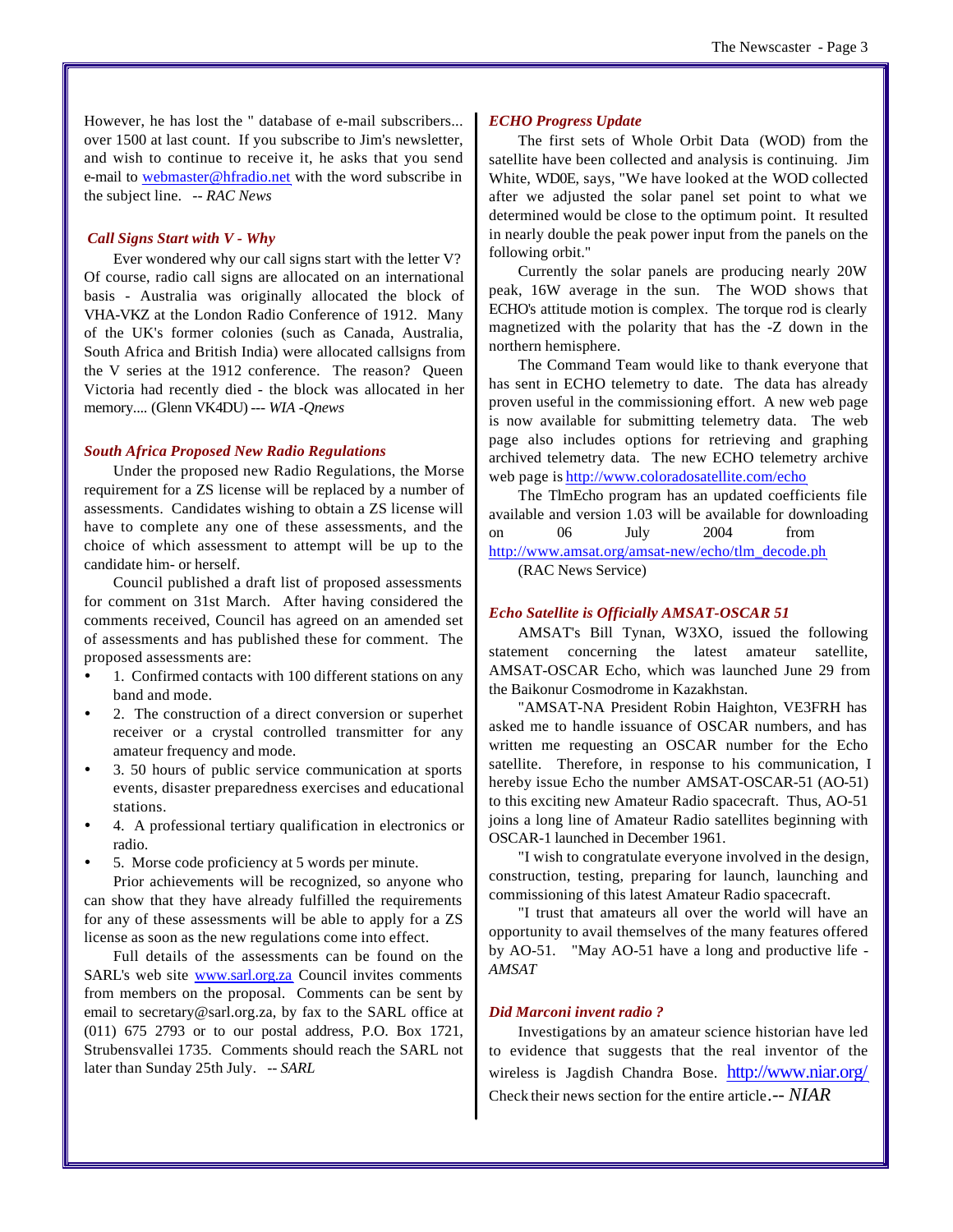#### *Spam Blocking On RAC Servers*

As previously announced, spam scanning software (SpamAssassin) has been installed on the RAC e-mail forwarding service, and was enabled at 0:00 Newfoundland Daylight Time, June 15th All of the latest plug-ins have been included to make SpamAssassin is as effective as possible. The reject level can be raised or lowered server wide to reduce false positives or increase effectiveness. On the RAC server the installation is different from standard SpamAssassin setups. When a message arrives, it is scanned immediately and the sending server is either notified that it is OK or rejected before the connection between the two servers is closed. If RAC rejected the message, the sending server will usually notify the sender of the message that it has been rejected. What this means is that the message has been blocked, but at least the sender knows it has been blocked, Please report any problems to:

aliashelp@rac.ca *-- (RAC News Service)* 

#### *Morse*

According to the ITU, the correct method of sending "understood" in International Morse is: the characters IR run together, or ...-. (dit dit dit dah dit).

The correct method of sending "error" is 8 dots ........

## *Parkside Appliance & Electronics*



## **Sales & Service of Computers & Software Home repairs offered**

**John, VE4JNF 386 Belvidere Street 885-9278 <http://www.escape.ca/~ve4jnf> ve4jnf@escape.ca**



#### **Calendar**

| <b>July</b> , 2004 |  |  |  |  |  |
|--------------------|--|--|--|--|--|
|--------------------|--|--|--|--|--|

| RAC Canada Day                     |               | 0000Z   | Jul 1         |
|------------------------------------|---------------|---------|---------------|
| Venezuelan Ind. Day                | SSB/CW        | 0000Z   | Jul 3         |
| <b>DL-DX RTTY</b>                  |               | 1100Z   | Jul 3         |
| Original QRP                       |               | 1500Z   | Jul 3         |
| DARC 10-Meter Digital              |               | 1100Z   | Jul 4         |
| MI QRP July 4th CW Sprint          |               | 2300Z   | Jul 4         |
| RSGB 80m Club Championship         | CW            | 2000Z   | Jul 5         |
| <b>ARS</b> Spartan Sprint          |               | 0100Z   | Jul 6         |
| <b>IARU HF World Championship</b>  |               | 1200Z   | Jul 10        |
| UK DX                              | <b>RTTY</b>   | 1200Z   | <b>Jul 10</b> |
| <b>FISTS Summer Sprint</b>         |               | 1700Z   | Jul 10        |
| <b>ARCI Summer Homebrew Sprint</b> |               | 2000Z   | Jul 11        |
| RSGB 80m Club Championship         | SSB           | 2000Z   | Jul 14        |
| Mid-Summer Six Club                |               | 2300Z   | Jul 16        |
| VK/Trans-Tasman 160m               |               | 0800Z   | Jul 17        |
| North American QSO Party           | RTTY          | 1800Z   | Jul 17        |
| CQ Worldwide VHF                   |               | 1800Z   | Jul 17        |
| <b>RSGB Low Power Field Day</b>    |               | 0900Z   | <b>Jul 18</b> |
| Pacific 160 metres                 | <b>CW/SSB</b> | 0700Z   | Jul 19        |
| <b>AGCW QRP</b>                    | CW            | 1500Z   | Jul 19        |
| <b>W/VE Islands</b>                | CW/SSB        | 1500Z   | Jul 19        |
| Great Colorado Gold Rush           | <b>CW</b>     | 2200Z   | <b>Jul 20</b> |
| RSGB 80m Club Championship         | Data          | 2000Z   | Jul 22        |
| <b>Russian RTTY WW</b>             |               | 0000Z   | <b>Jul 24</b> |
| <b>RSGB IOTA</b>                   |               | 1200Z   | Jul 24        |
| Russian WW                         | RTTY          | 0000Z   | <b>Jul 26</b> |
| Kentucky QSO Party                 |               | 1600Z   | Jul 26        |
| <b>FRACAP</b>                      | SSB           | 1201Z   | Jul 27        |
| <b>August, 2004</b>                |               |         |               |
| RSGB RoPoCo 2                      |               | 0700Z   | Aug 1         |
| <b>SARL HF Phone</b>               |               | 1230Z   | Aug 1         |
| <b>ARS</b> Spartan Sprint          |               | 0100Z   | Aug 3         |
| <b>TARA Grid Dip</b>               |               | 0000Z   | Aug 7         |
| 10-10 Int. Summer                  | SSB           | 0001Z   | Aug 7         |
| European HF Championship           |               | 1200Z   | Aug 7         |
| North American QSO Party           | <b>CW</b>     | 1800Z   | Aug 7         |
| ARRL UHF                           |               | 1800Z   | Aug 7         |
| WAE DX                             | <b>CW</b>     | $0000Z$ | Aug 14        |
| Maryland-DC QSO Party              |               | 1600Z   | Aug 14        |
|                                    | And           | 1600Z   | Aug 15        |
| <b>SARTG WW</b>                    | <b>RTTY</b>   | 0000Z   | Aug 21        |
|                                    | And           | 1600Z   | Aug 21        |
|                                    | And           | 0800Z   | Aug 22        |
| ARRL 10 GHZ and Up                 |               | 0600L   | Aug 21        |
|                                    | And           | 0600L   | Aug 22        |
| Keyman's Club of Japan             |               | 1200Z   | Aug 21        |
| <b>SEANET</b>                      |               | 1200Z   | Aug 21        |
| North American QSO Party           | SSB           | 1800Z   | Aug 21        |
|                                    |               |         |               |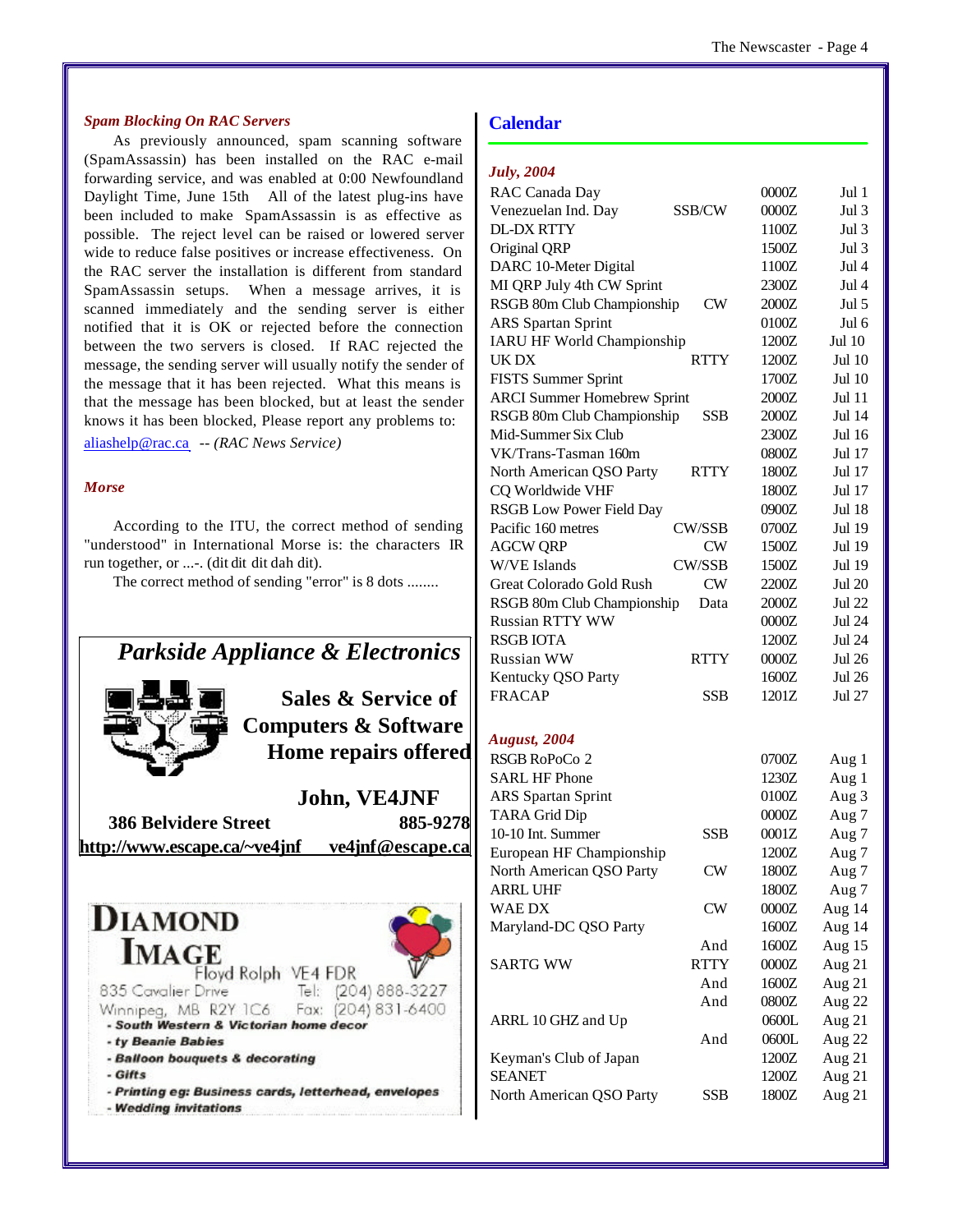|                | 2000Z | Aug $21$ |
|----------------|-------|----------|
| And            | 1300Z | Aug 22   |
|                | 0600Z | Aug 28   |
| CW <sub></sub> | 1200Z | Aug 28   |
|                | 1200Z | Aug 28   |
|                | 1200Z | Aug 28   |
|                | 1600Z | Aug 28   |
|                | 1230Z | Aug 29   |
|                |       |          |

#### **Aug. 21-22 2004 International Lighthouse/Lightship Weekend 2004**

This highly popular annual August event attracts hundreds of amateur radio stations at lighthouses and lightships (369 in 48 countries for the 2003 weekend .)world-wide. It is organized by Mike, GM4SUC, and Kevin, VK2CE is the web-master. This year the period of the event is from 0001 UTC on Saturday 21 August until 2359 UTC on Sunday 22 August 2004.

The event is NOT a contest. It is a special event weekend when amateur radio stations are established at lighthouses or lightships, they do not have to be adjacent to salt water, and each group decides how it will operate the station with regard to modes and bands. Participants are not committed to being on the air during the entire period operate as much as you can. There are no restrictions on aerials or power. We wish operators to enjoy themselves and have fun while making contact with as many stations as possible whilst giving priority to other lighthouse/lightship stations. Please take some time to work the slow operator, the newly licensed and QRP stations.

As available space in many lighthouses is filled to capacity, participation in this activity does not have to take place inside the tower itself. Field day type set-up at the light or other buildings next to the light or adjacent field is OK. Permission MUST be obtained from any interested parties.

The International Lighthouse/Lightship Weekend is used to obtain maximum exposure for our hobby. We invite the press and, QTH permitting, also the public and try to underline the parallel between the international aspects in lighthouses, lightships, and amateur radio. As from last year, the World Lighthouse Day is held on the Sunday of the event and lighthouse keepers/managers/caretakers all around the world open their lighthouses to the public. www.lighthouse.fsnet.co.uk/events/intlighthouseday.html

We use the event segment of the 5 Classic bands, consider the following as a range of suggested frequencies.

CW 80m: 3.510 - 3.540 kHz 40m: 7.005 - 7.035 kHz 20m: 14.010 - 14.040 kHz 15m: 21.010 - 21.040 kHz 10m: 28.010 - 28.040 kHz PHONE \*80m: 3.650 - 3.750 kHz \*40m: 7.040 - 7.100 kHz 20m: 14.150 - 14.290 kHz 15m: 21.150 - 21.250 kHz 10m: 28.300 - 28.400 kHz

\* Some of the frequency ranges listed above are NOT legal in the United States of America. As a substitute, USA operators should consider these alternatives.

USA PHONE

80m: 3.950 - 3.990 kHz

40m: 7.250 - 7.290 kHz

However because the ILLW is NOT a contest, you can operate on any authorized QRGs as per your licence, including the WARC bands. Please be sure to observe band limits for your class of licence and your country.

To assist other stations in the identification of lighthouse/lightship stations, we request that participating stations using CW add LS after their callsign at a lightship and LT at a lighthouse. SSB and other modes should use LIGHT, LGT, LIGHTHOUSE or LIGHTSHIP after their call. UK stations normally obtain a GB callsign with the letter L in the suffix and USA stations can request a Special Event callsign from the ARRL.

A list of the lighthouses/lightships of the world, currently 10,764 in 209 DXCC countries, plus their Amateur Radio Lighthouse Society (ARLHS) Number can be found at <http://arlhs.com/awards/arlhs-numbers.html> The list is constantly being updating and added to as more data become available. You can help: If you see a correction or an addition needs to be made, please send an e-mail with the information to K2JXW@arrl.net

If you decide to join us, please register on-line at <http://illw.net/index.html> with details of your name, callsign to be used, lighthouse/lightship, Country, qsl route etc. Although registration is not compulsory, doing so enables us to maintain a detailed list of participants at <http://illw.net/2004.htm>showing QSL address, web site and any special event calls they may be using. E-mail addresses will be modified with unicode to minimize harvesting by spammers.

So come and join us in the fun of the weekend, already 78 stations have confirmed their participation, establish a station at a lighthouse, lightship or maritime beacon. If you are unable to find a lighthouse/ship you can still join in the fun by contacting the special lighthouse/ship stations. The more the merrier.